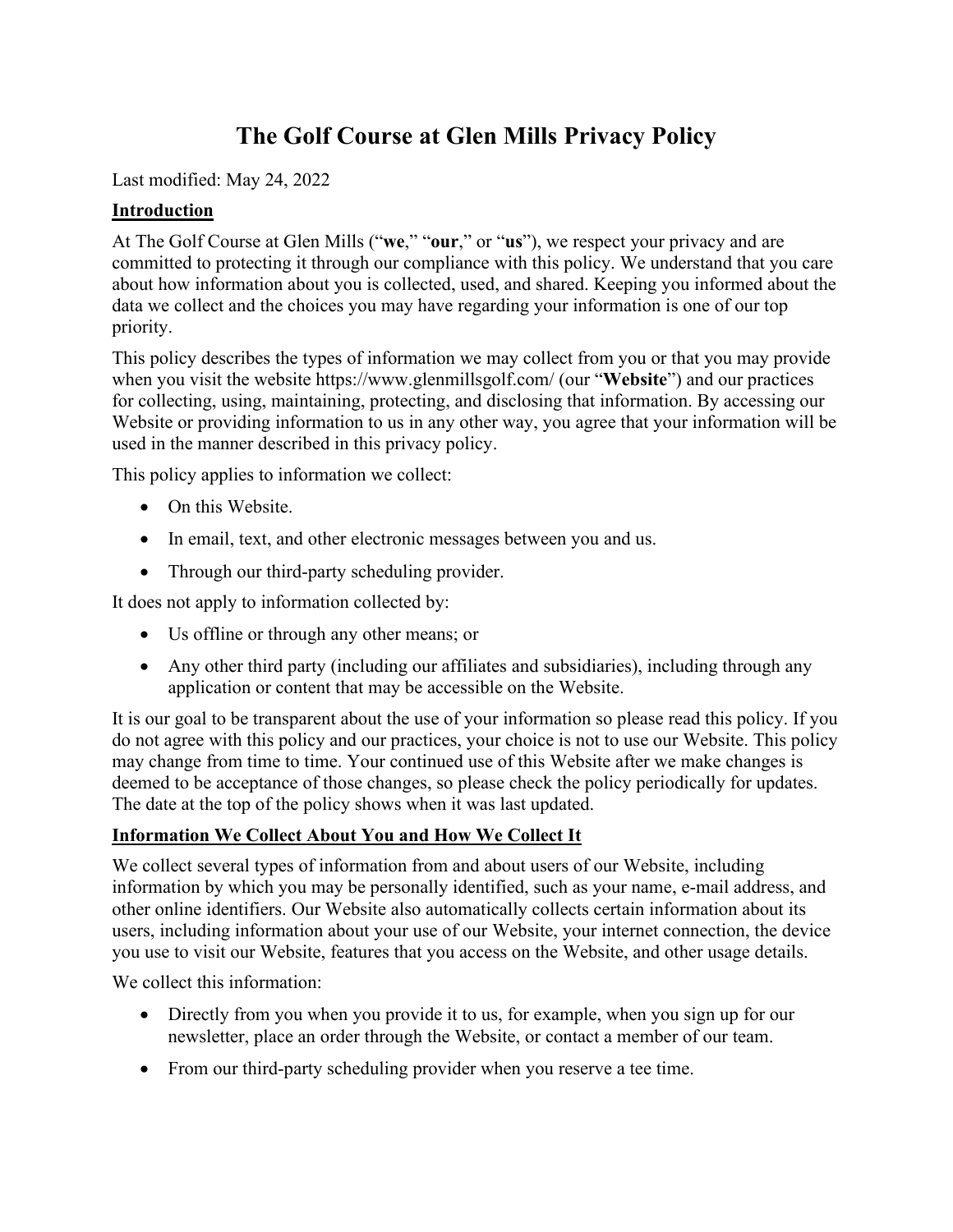• Automatically as you navigate through and interact with the Website or our correspondence.

The information we collect on or through our Website may include:

- Information that you provide by filling in forms on our Website.
- Records and copies of your correspondence (including email addresses) if you contact us.
- Details of transactions you carry out through our Website and of the fulfillment of your orders.
- Information received from our third-party scheduling provider.

The information we collect automatically, which may include personal information, helps us to improve our Website and to deliver a better and more personalized service, including by enabling us to:

- Estimate our audience size and usage patterns.
- To see if you have accessed our emails.
- Help us improve of our Website performance.

The technologies we use for this automatic data collection include, but are not limited to:

- **Cookies (or browser cookies).** A cookie is a small file placed on the hard drive of your computer. You may refuse to accept browser cookies by activating the appropriate setting on your browser. However, if you select this setting you may be unable to access certain parts of our Website. Unless you have adjusted your browser setting so that it will refuse cookies, our system will issue cookies when you direct your browser to our Website.
- **Flash Cookies.** Certain features of our Website may use local stored objects (or Flash cookies) to collect and store information about your preferences and navigation to, from, and on our Website. Flash cookies are not managed by the same browser settings as are used for browser cookies.
- **Google Analytics.** We use "Google Analytics" to collect information about the usage of our Website. This service collects information about how often users visit our Website, what pages they visit and when they visit, as well as what other websites they used prior to landing on our Website, among other additional information. We use this information to improve of Website and our services. We do not combine the information collected through the use of Google Analytics with Personal Information.

You can opt-out of Google Analytics by installing the Google Analytics Opt-Out Browser Add-on.

For more information regarding Google's privacy practices, please review their privacy policy available at<https://policies.google.com/privacy?hl=en-US#infocollect>

## **Personal Information from other Sources**

We may also collect information from certain other sources including the following:

• Our affiliates and subsidiaries.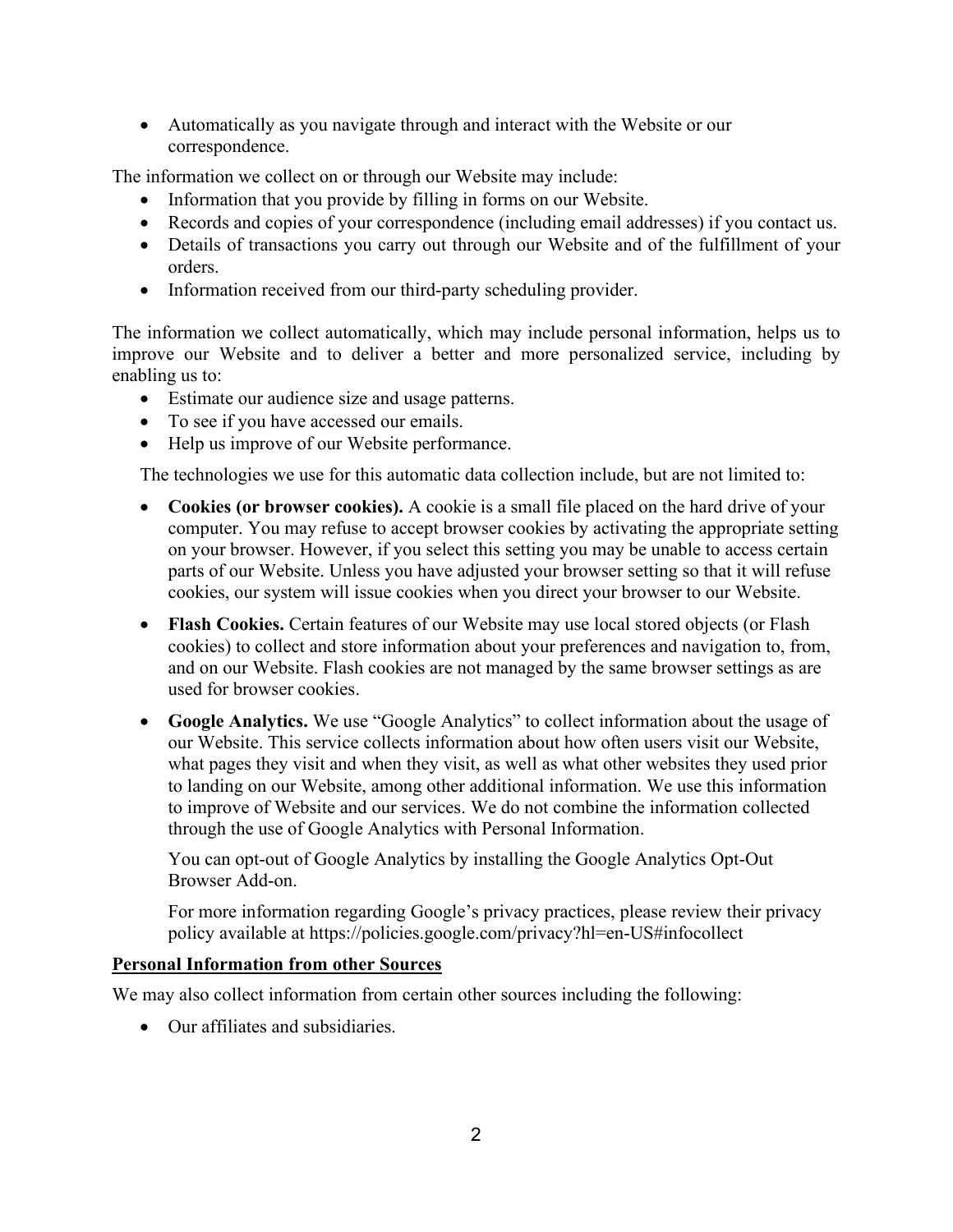## **Payment Processing**

When you place an order through our Website, we will use a third-party payment processor (our "**Processor**") to facilitate your payment. Our Website does not collect or store your payment information including your debit or credit card numbers, expiration date, or other sensitive information. Please note that any payment transaction you conduct through our Website will be subject to our Processor's privacy policy which is available via the following link:

https://squareup.com/us/en/legal/general/square-pay-pn

## **Third-Party Use of Tracking Technologies**

We do not control any third parties' tracking technologies or how they may be used. If you have any questions about an advertisement or other targeted content, you should contact the responsible provider directly.

#### **How We Use Your Information**

We use information that we collect about you or that you provide to us, including any personal information, to present and modify our Website and its contents, to provide you with information, products, or services that you request from us, to process your orders and facilitate shipment, to fulfill any other purpose for which you provide it, and in any way we may have described when you provided the information or for any other purpose with your consent.

We may also use your information to contact you about events, products, content, or services that we offer, and we think that you might be interested in. If you which to opt-out of this type of correspondence, see Choices About How We Use and Disclose Your Information below.

#### **Disclosure of Your Information**

We may disclose personal information that we collect, or that you provide as described in this policy to our subsidiaries and affiliates, to trusted service providers, and other third parties we use to support our business. Any party with whom we share your personal information will be required to keep it confidential and only use it for the purposes for which it was provided.

We may also disclose your personal information to a buyer or other successor in the event of a merger, divestiture, restructuring, reorganization, dissolution, or other sale or transfer of some or all of our assets.

We may also disclose your personal information to comply with or participate in any legal process, including to respond to any government or regulatory request or if we believe disclosure is necessary or appropriate to protect the rights, property, or safety of The Golf Course at Glen Mills, our customers, or others.

We may disclose aggregated information that does not identify any individual without restriction.

## **Choices About How We Use and Disclose Your Information**

We strive to provide you with choices regarding the personal information you provide to us. We have created mechanisms to provide you with the following control over your information:

• **Tracking Technologies and Advertising.** You can set your browser to refuse all or some browser cookies, or to alert you when cookies are being sent. To learn how you can manage your Flash cookie settings, visit the Flash player settings page on Adobe's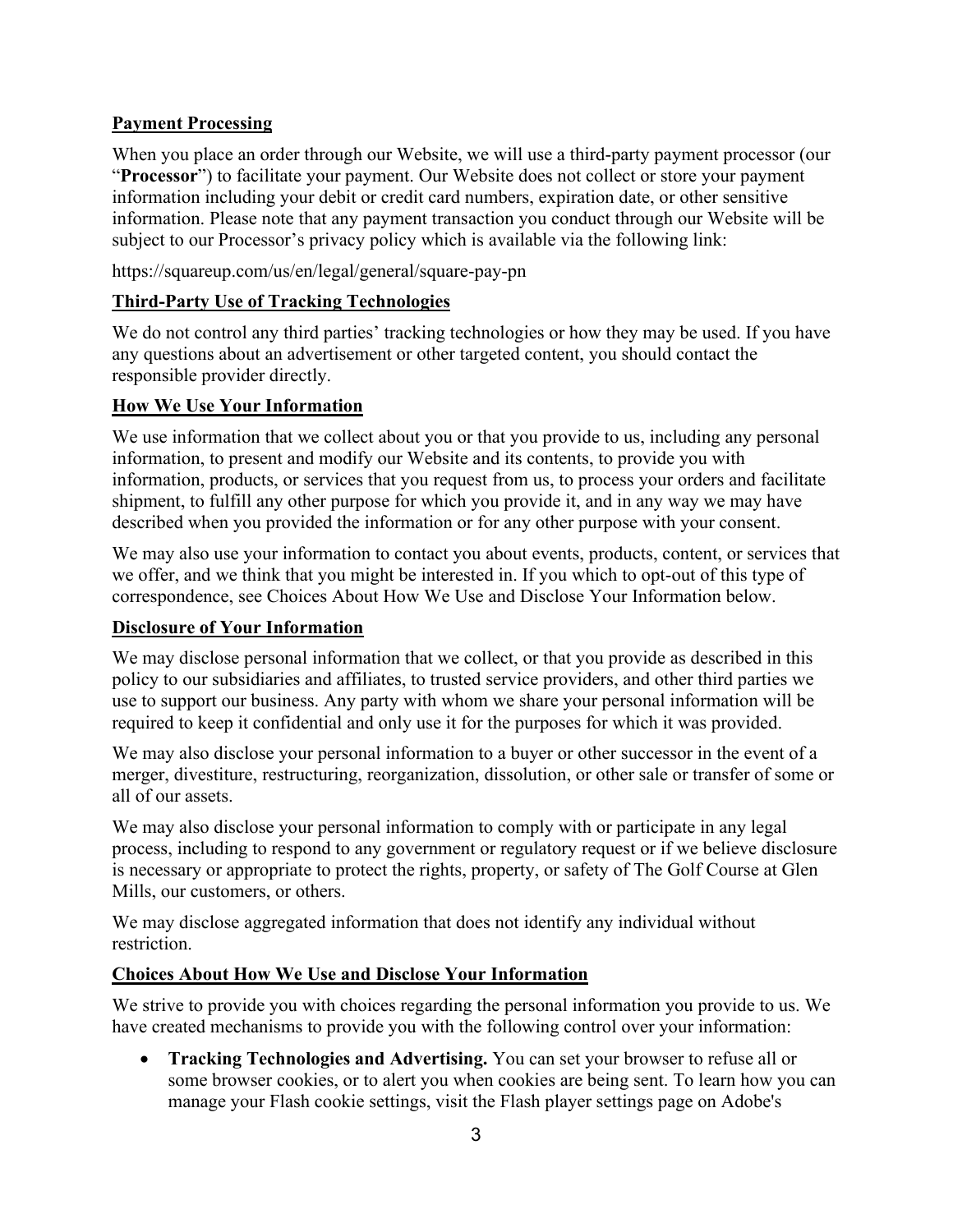website. If you disable or refuse cookies, please note that some parts of the Website may then be inaccessible or not function properly.

• **Marketing Emails from us.** The Golf Course at Glen Mills may send you emails on occasion which provide details about events, featured content on the Website, discounts, sales, or other promotions. You may opt out of receiving these messages at any time by emailing us at inquires@glenmillsschools.org or by clicking "UNSUBSCRIBE" at the bottom of any marketing email you receive. Please note that your opt out does not apply to other correspondence you receive from us such as a purchase receipt or shipping confirmation.

We do not control third parties' collection or use of your information to serve interest-based advertising. These third parties, however, may provide you with ways to choose not to have your information collected or used in this way. You can opt out of receiving targeted ads from members of the Network Advertising Initiative ("**NAI**") on the NAI's website.

#### **Your Nevada Privacy Rights**

Nevada residents who wish to exercise their sale opt-out rights under Nevada Revised Statutes Chapter 603A may submit a request to inquires $@g$ lenmillsschools.org. Please note, however, we do not currently sell data triggering that statute's opt-out requirements. Please use "Nevada Do Not Sell" in the subject line. Note we will take reasonable steps to verify your identity and the authenticity of the request. Once verified, we will maintain your request in the event our practices change.

## **Data Security**

We have implemented reasonable physical, electronic, and managerial procedures designed to secure your information from accidental loss and from unauthorized access, use, alteration, and disclosure.

Unfortunately, the transmission of information via the internet cannot be guaranteed to be 100% secure or free of error. Although we do our best to protect your personal information, there are security and privacy limitations of the internet which are beyond our control. Accordingly, any transmission of personal information is at your own risk.

## **Children Under the Age of 13**

Our Website is not intended for children under 13 years of age. Accordingly, we do not knowingly collect personal information from children under 13. If we learn we have collected or received personal information from a child under 13 without verification of parental consent, we will delete that information.

#### **International Data Transfers**

The Golf Course at Glen Mills is located and operates in the United States. We process data in the United States and our Website is governed by and operates in accordance with the laws of the United States. By using our Website, you consent to have your personal information transferred, processed, and stored in the United States, and understand and consent to the collection and use of your personal information in accordance with the terms of this privacy policy and further acknowledge that the data protection and other laws of the U.S. may provide a less comprehensive or protective standard of protection than those in other countries.